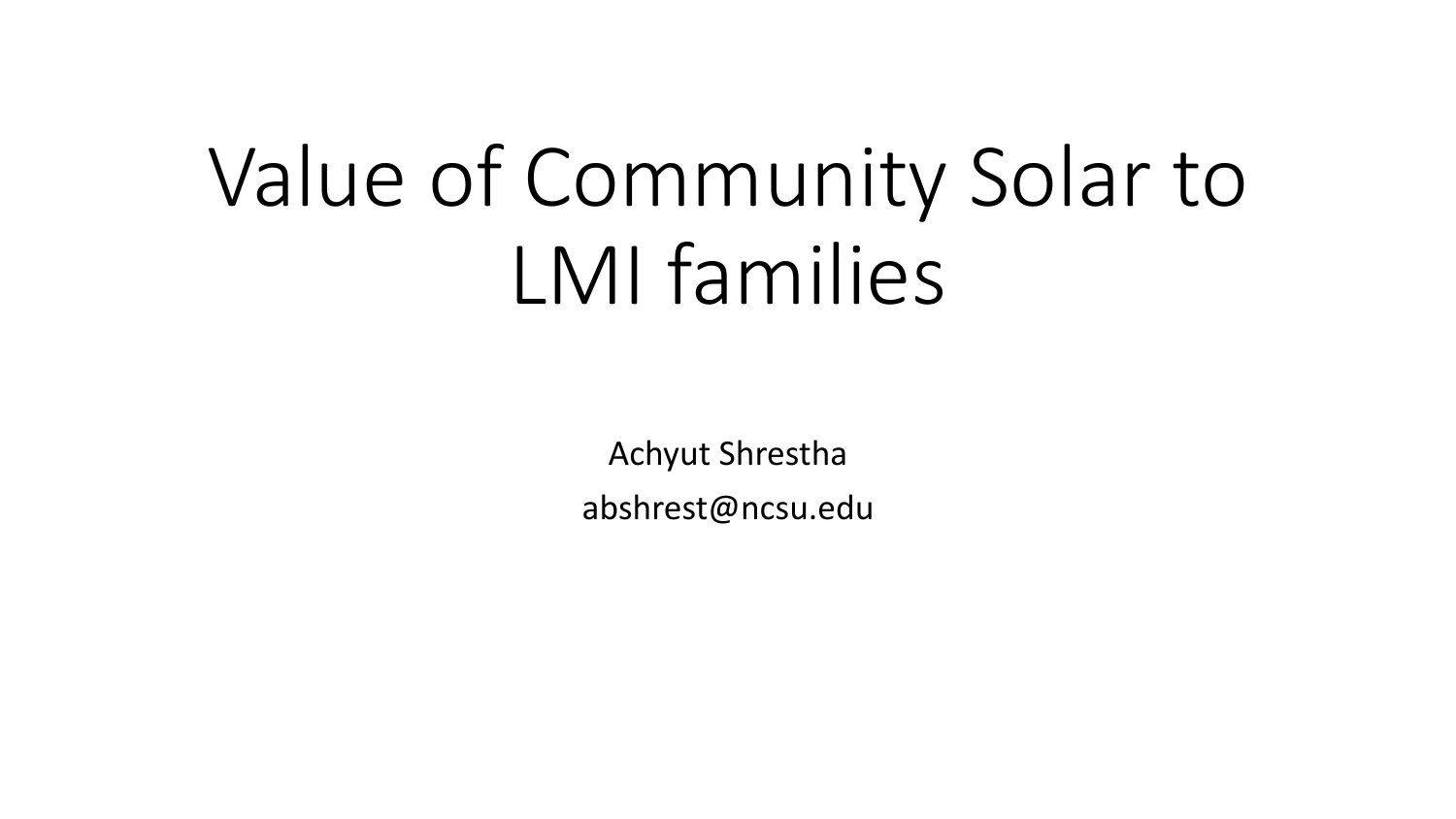### Basics of customer electricity Bill

#### • 2 major elements

- Fixed Facilities Charge \$12.00
- Energy Charge per kWh 10.9 c/kWh

kWh is the amount of electricity used.

#### If a home uses **1,000** kWh total bill

- Facilities charge \$12.0
- Energy Charge \$109.0 (10.9 c/kWh x 1000 kWh)
- Total  $-$  \$121.0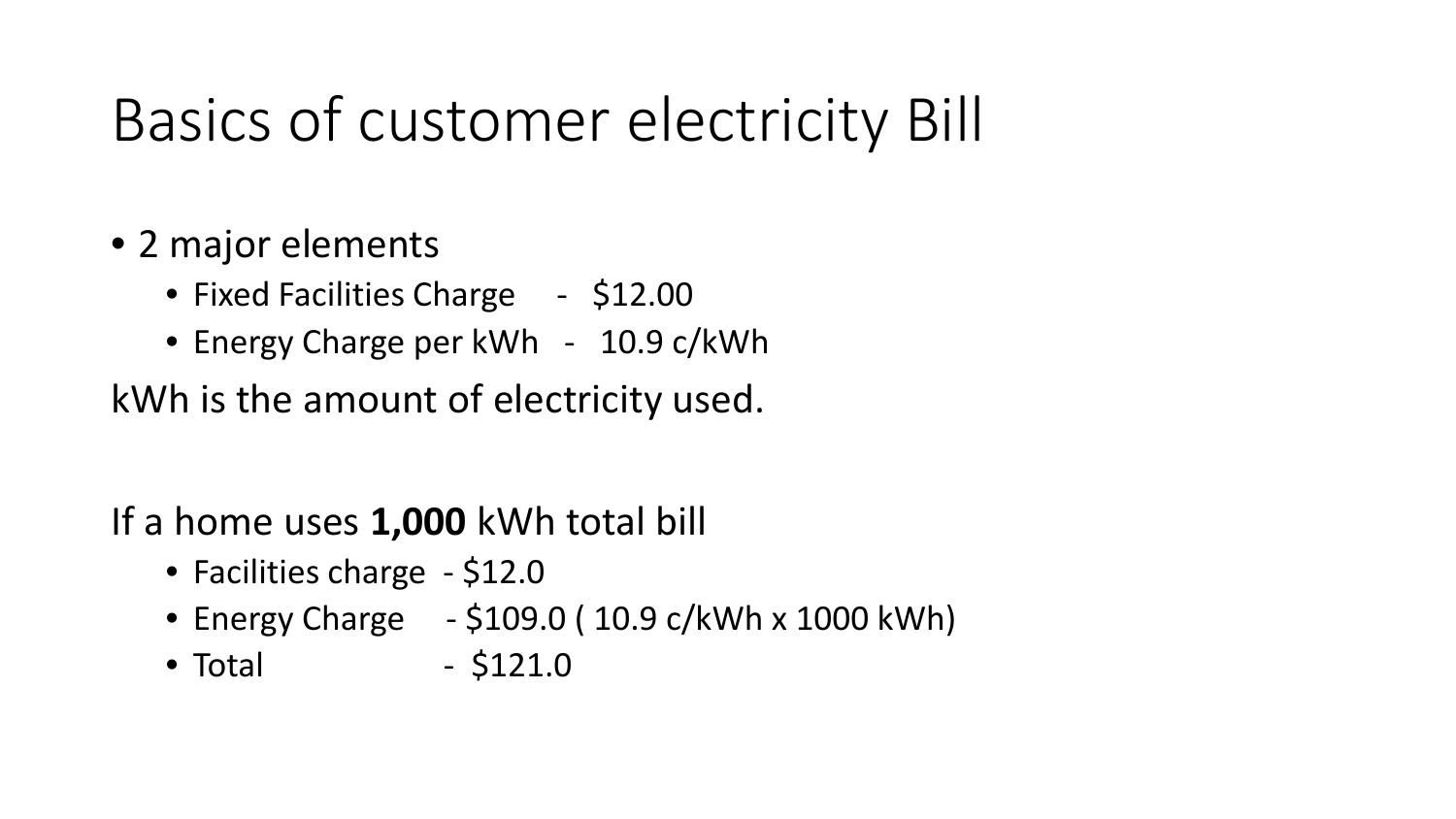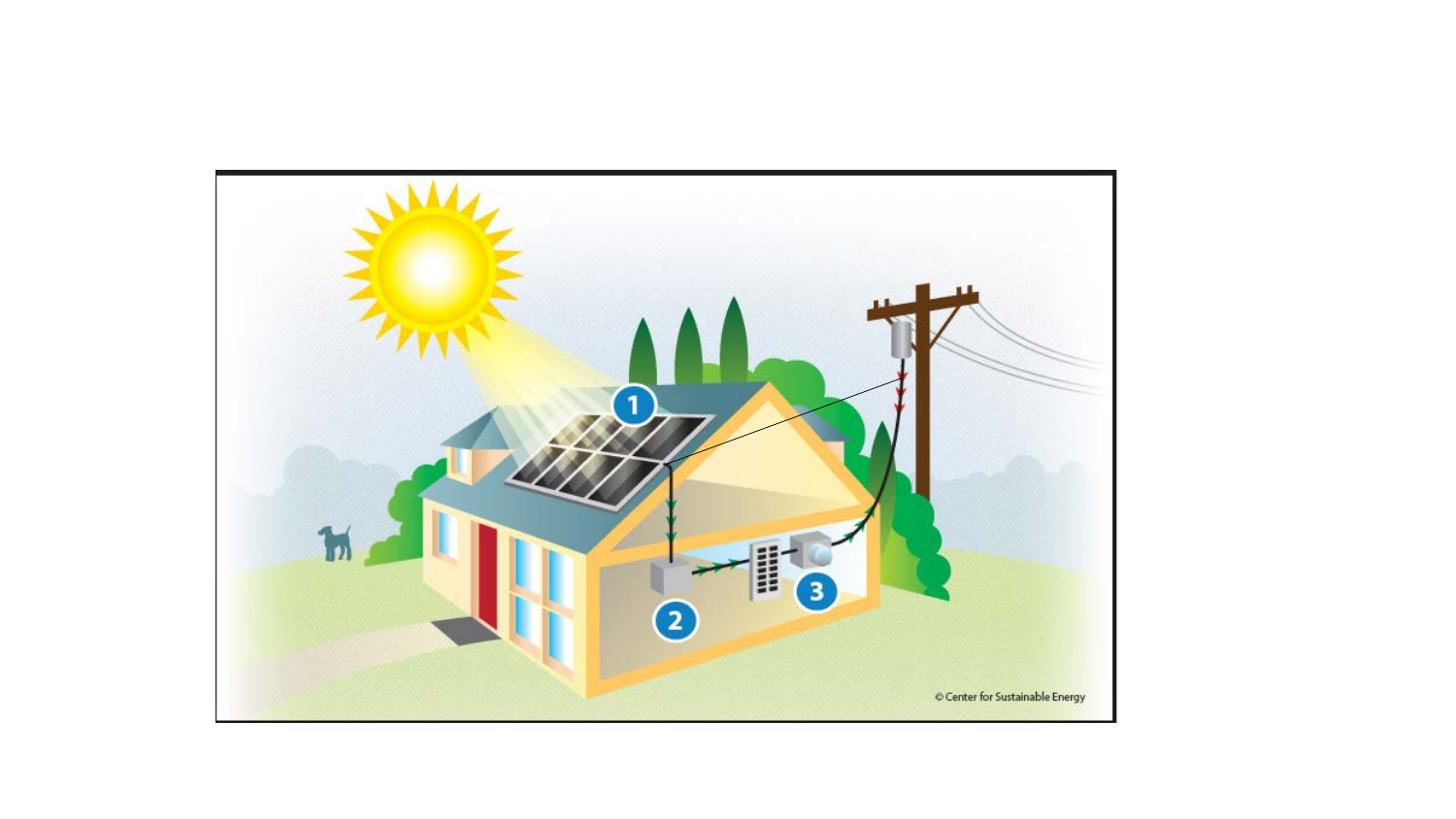#### Community Solar Programs in North Carolina

- **Duke Energy**  HB 589 requires 40 MW of community solar in the state (pending)
- **Electric Cooperatives-** In 2016, 10 coops participated in development in 15 community solar programs in the State
- **Municipal Utilities-** None so far. Pilot project development at FPWC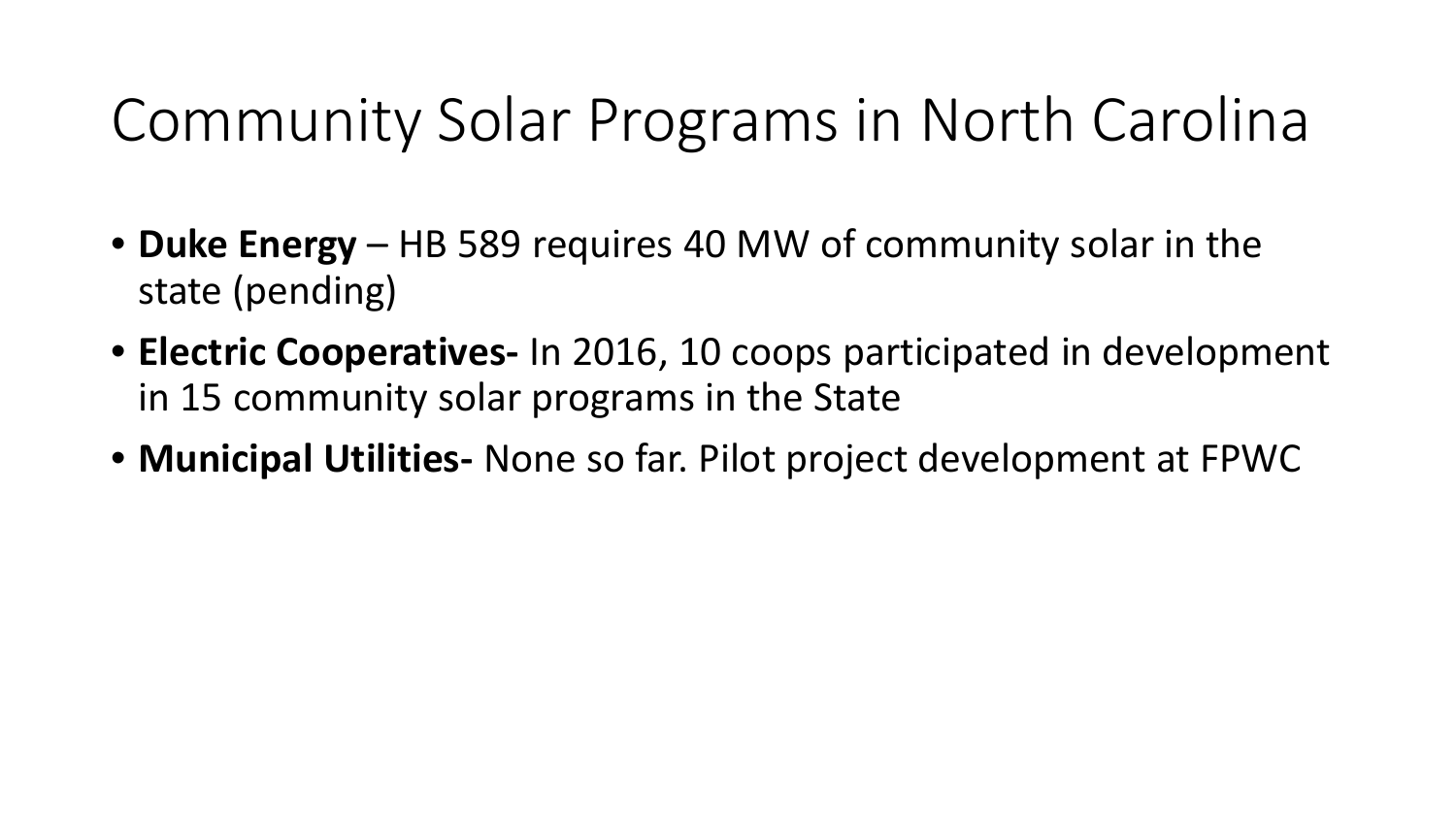#### Value depends on crediting structure



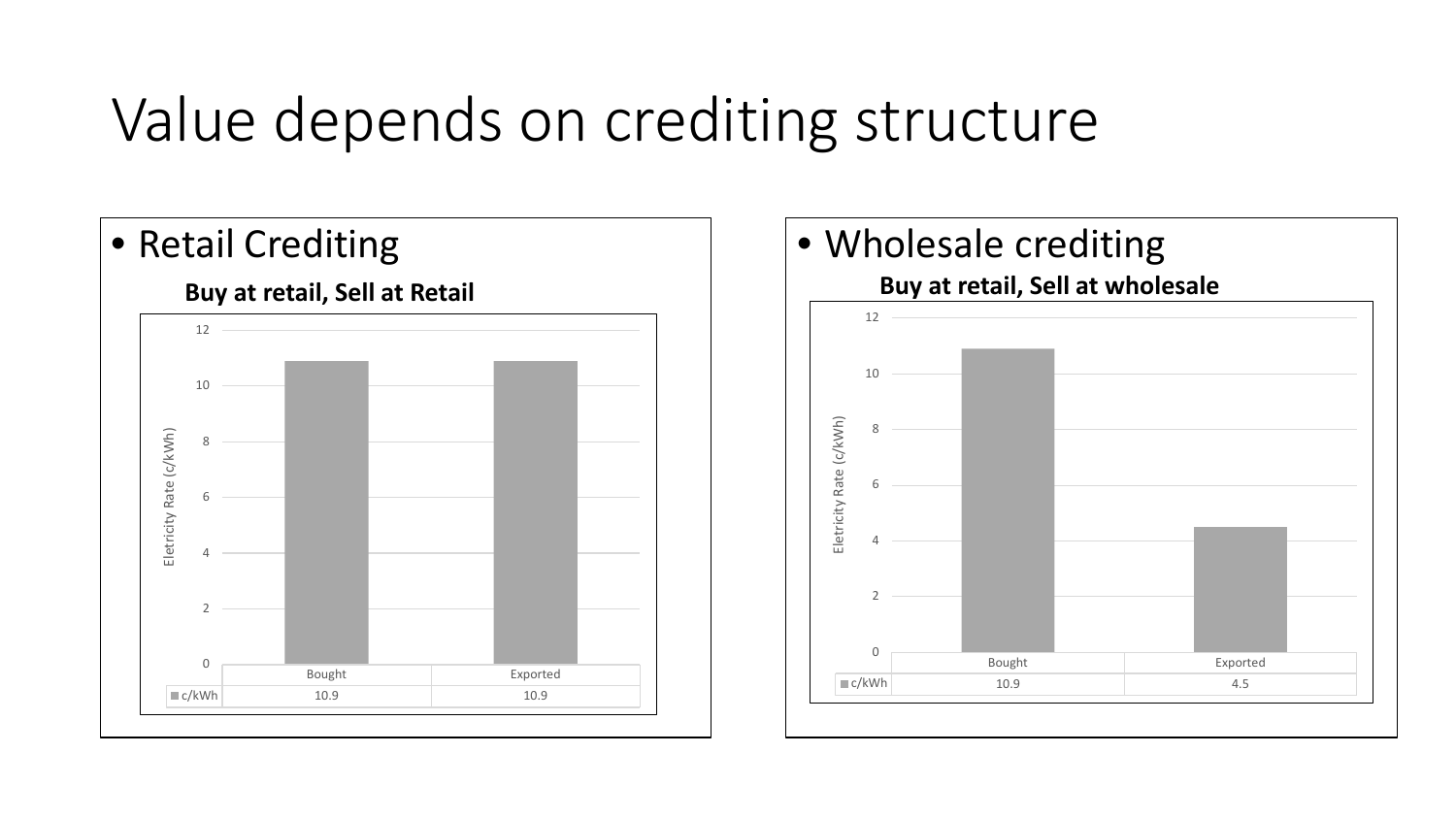#### Crediting for Community Solar in NC

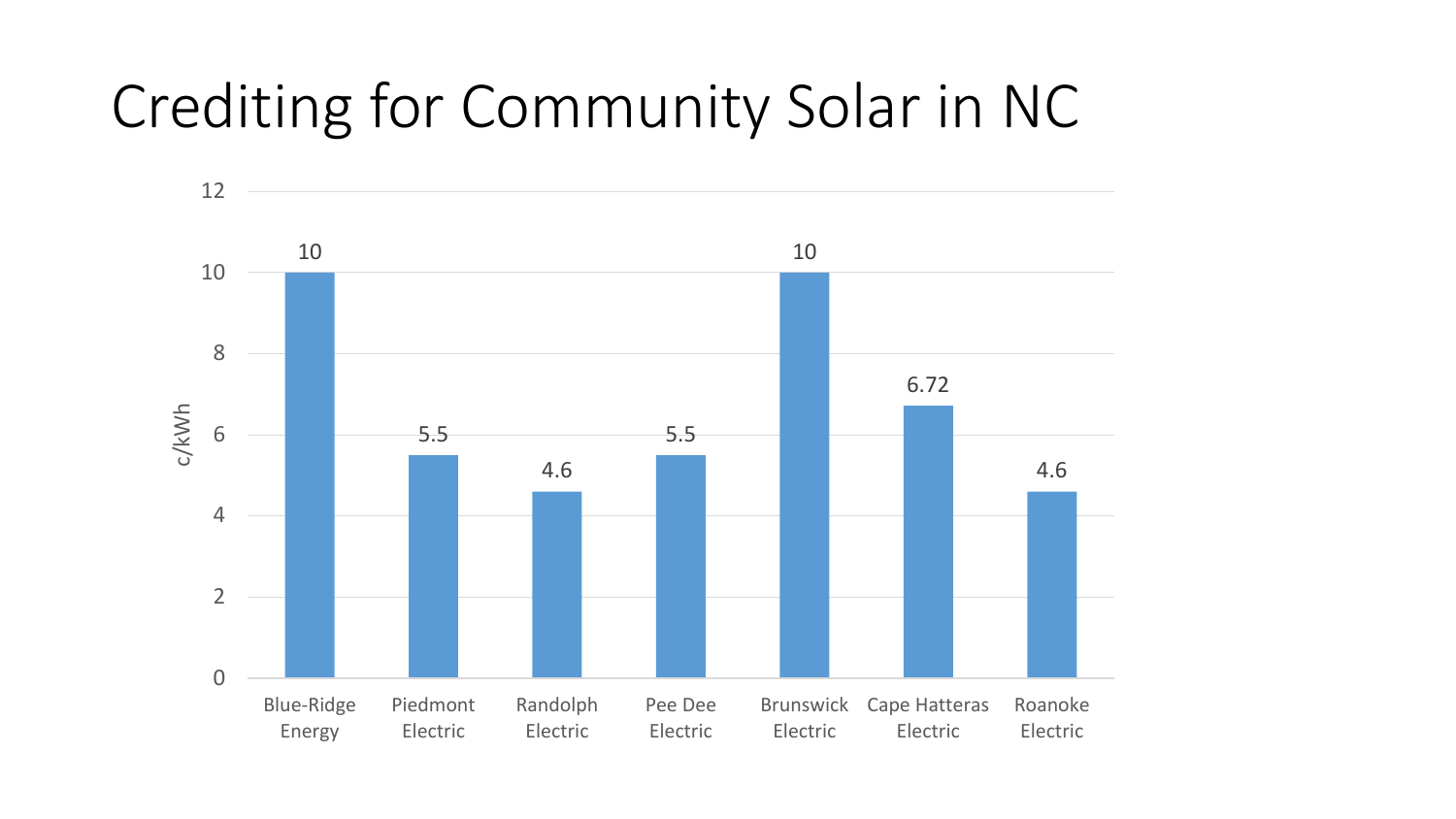## Difference in value

#### **Retail Crediting**

| <b>Total Energy Consumed</b>       | 1000 kWh  |
|------------------------------------|-----------|
| Total Energy Generated (10 Panels) | - 500 kWh |
| <b>Total Billable energy</b>       | 500 kWh   |
|                                    |           |
| <b>Electricity Bill</b>            |           |
| <b>Customer Charge</b>             | \$12.0    |
| Energy Charge $(500 \times 0.109)$ | \$54.90   |
| Subscription charge (2.5x 10)      | \$25      |
| Total                              | \$96.9    |
|                                    |           |
|                                    |           |

| <b>Whole Sale crediting</b>                                   |                      |
|---------------------------------------------------------------|----------------------|
| <b>Total Energy Consumed</b><br><b>Total Billable energy</b>  | 1000 kWh<br>1000 kWh |
| Total Energy Generated (10 Panels)<br><b>Electricity Bill</b> | 500 kWh              |
| <b>Customer Charge</b>                                        | \$12.0               |
| Energy Charge $(1000 \times 0.109)$                           | \$109                |
| Subscription charge (2.5x 10)                                 | \$25                 |
| Energy from solar ( $@4.5$ c/kWh)                             | \$22.5               |
| Total                                                         | \$128.5              |
|                                                               |                      |
|                                                               |                      |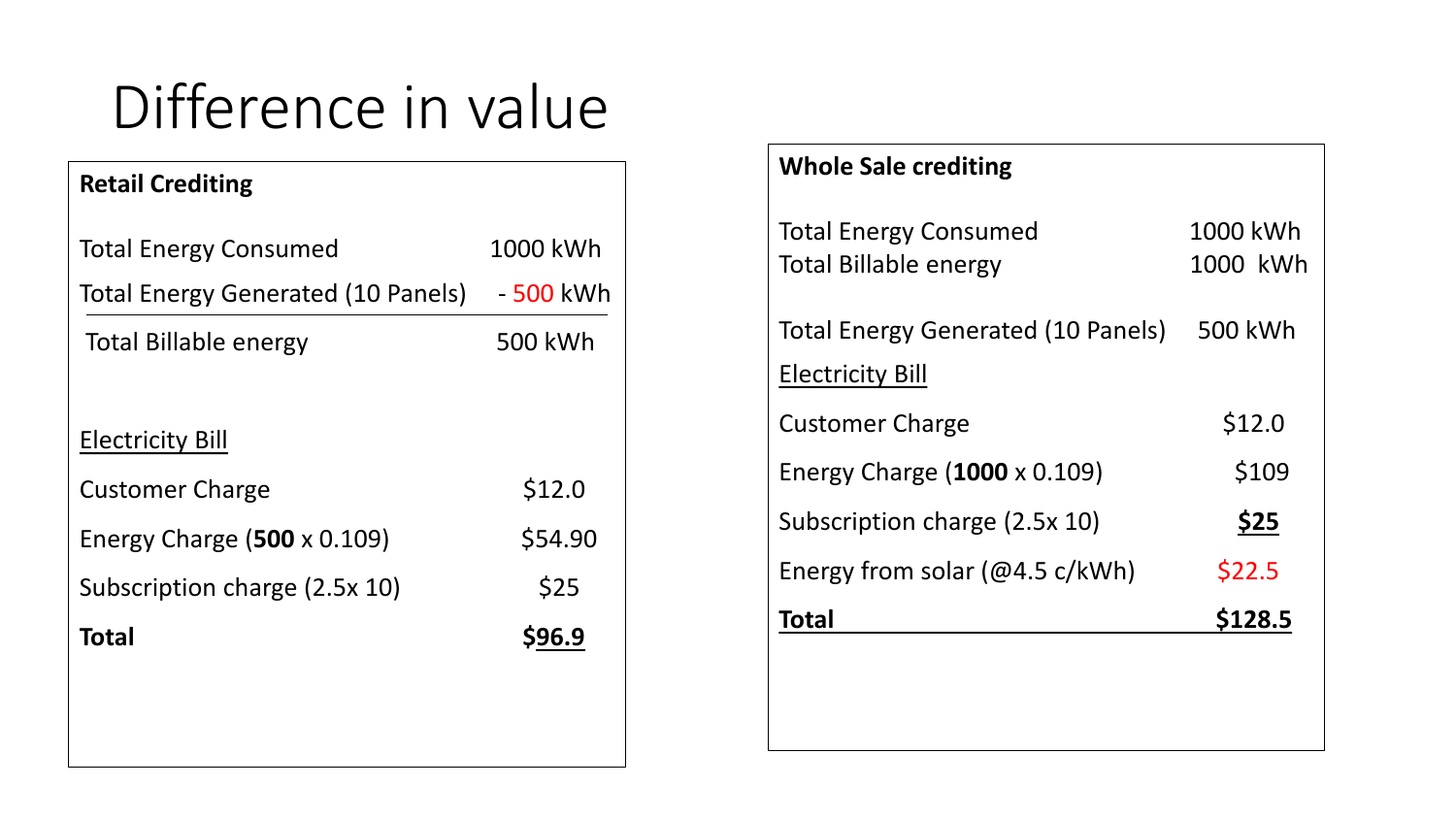## Crediting at avoided cost (Current cost)

#### **Wholesale crediting (existing program)**

| <b>Total Energy Consumed</b><br><b>Total Billable energy</b> | 1000 kWh<br>1000 kWh |
|--------------------------------------------------------------|----------------------|
| Total Energy Generated (10 Panels)                           | 500 kWh              |
| <b>Electricity Bill</b>                                      |                      |
| <b>Customer Charge</b>                                       | \$12.0               |
| Energy Charge (1000 x 0.109)                                 | \$109                |
| <b>Subscription charge (2.5x 10)</b>                         | \$25                 |
| Energy from solar ( $@4.5$ c/kWh)                            | \$22.5               |
| <b>Total</b>                                                 | \$123.5              |
|                                                              |                      |

| <b>Wholesale crediting (future program)</b>                   |                      |  |
|---------------------------------------------------------------|----------------------|--|
| <b>Total Energy Consumed</b><br><b>Total Billable energy</b>  | 1000 kWh<br>1000 kWh |  |
| Total Energy Generated (10 Panels)<br><b>Electricity Bill</b> | 500 kWh              |  |
| <b>Customer Charge</b>                                        | \$12.0               |  |
| Energy Charge $(1000 \times 0.109)$                           | \$109                |  |
| <b>Subscription charge (2.0x 10)</b>                          | \$20                 |  |
| Energy from solar ( $@4.5$ c/kWh)                             | \$22.5               |  |
| Total                                                         | \$118.5              |  |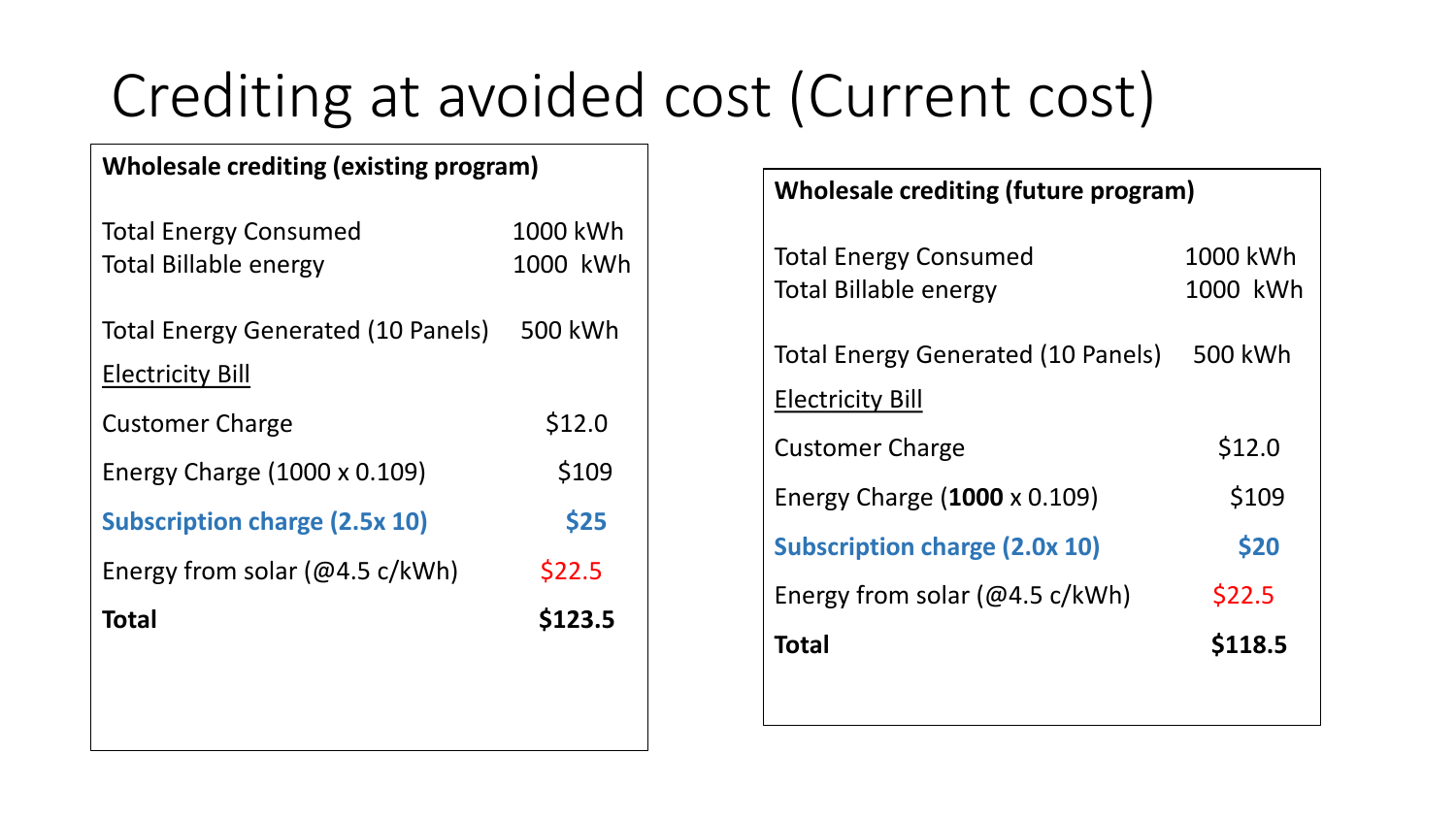## Crediting at avoided cost (with battery)

500 kW Solar With Battery 250 kW- 500 kWh

Monthly sub  $cost = $3.98$ Benefit monthly =  $$4.20$ 

| Whole sale crediting with battery                            |                      |
|--------------------------------------------------------------|----------------------|
| <b>Total Energy Consumed</b><br><b>Total Billable energy</b> | 1000 kWh<br>1000 kWh |
| <b>Total Energy Generated (10 Panels)</b>                    | 500 kWh              |
| <b>Electricity Bill</b>                                      |                      |
| <b>Customer Charge</b>                                       | \$12.0               |
| Energy Charge $(1000 \times 0.109)$                          | \$109                |
| Subscription charge (3.71x 10)                               | \$37.1               |
| Energy from solar+ Battery                                   | \$42.0               |
| Total                                                        | \$116.8              |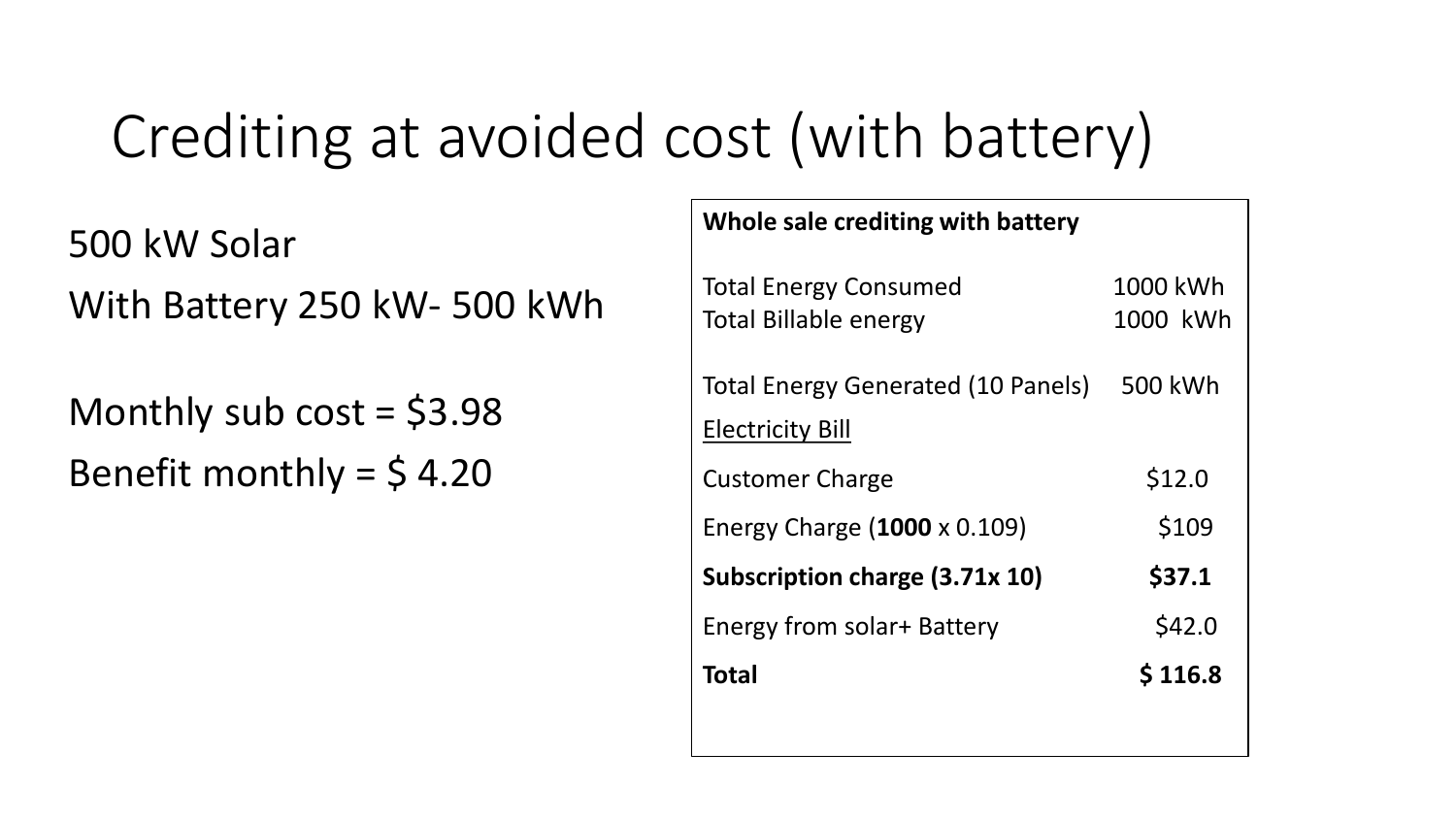### Monthly Bill Summary

- Without Community Solar = \$121.0
- With Only Solar
	- Retail Crediting  $= $96.9$  (20 % reduction)
	- Wholesale credit (existing) = \$ 123.5 ( **2% increase**)
	- Wholesale credit (future) = **\$**118.5 ( 2% reduction)
- With Solar + Battery
	- Buy-all, sell-all (battery) =  $$116.8$  (3.47% reduction)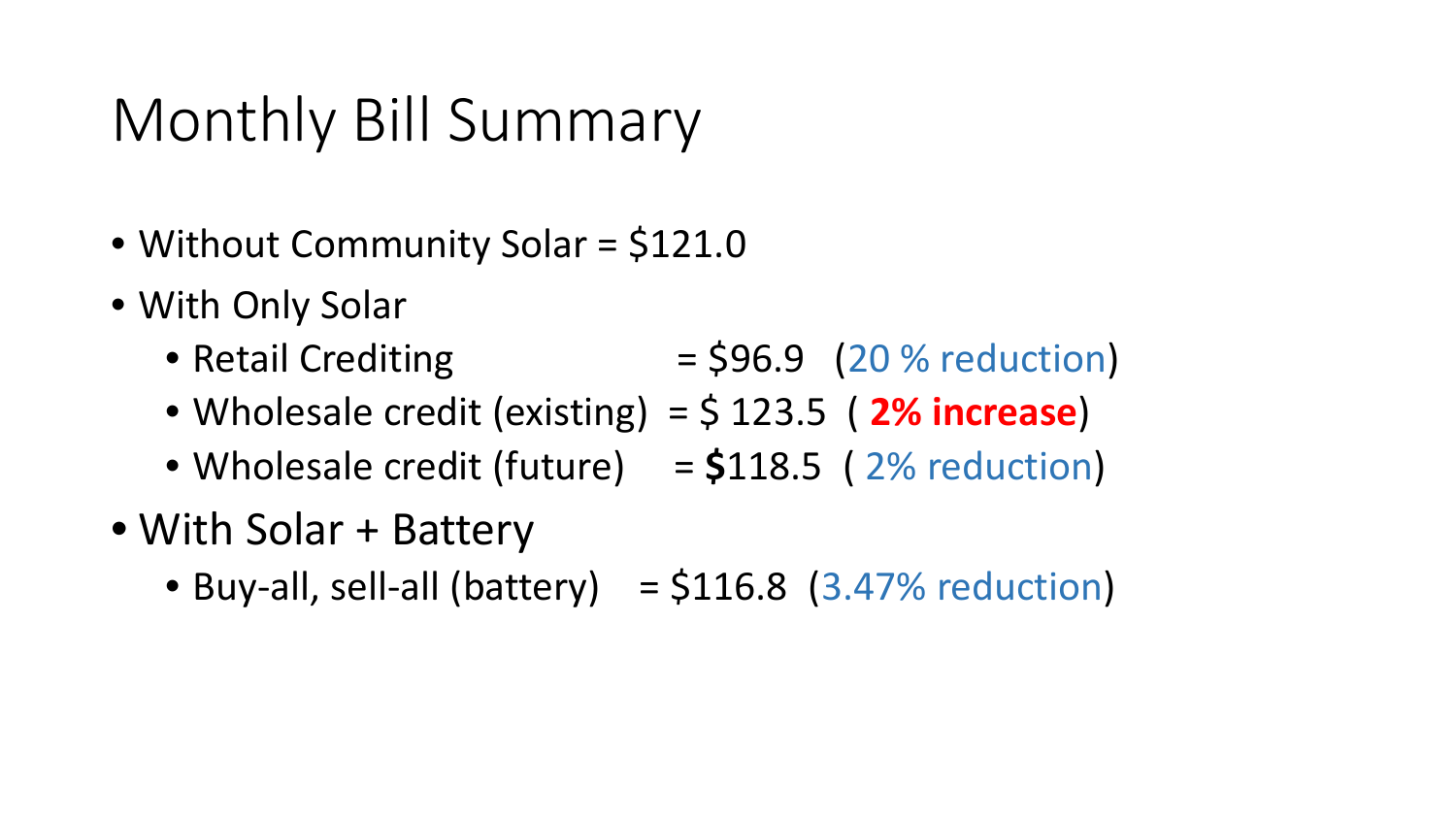# Part 1:Pilot Project: Fayetteville PWC

- Serves 80,000 customers
- Largest municipal utility in the state
- 36th largest in the Country

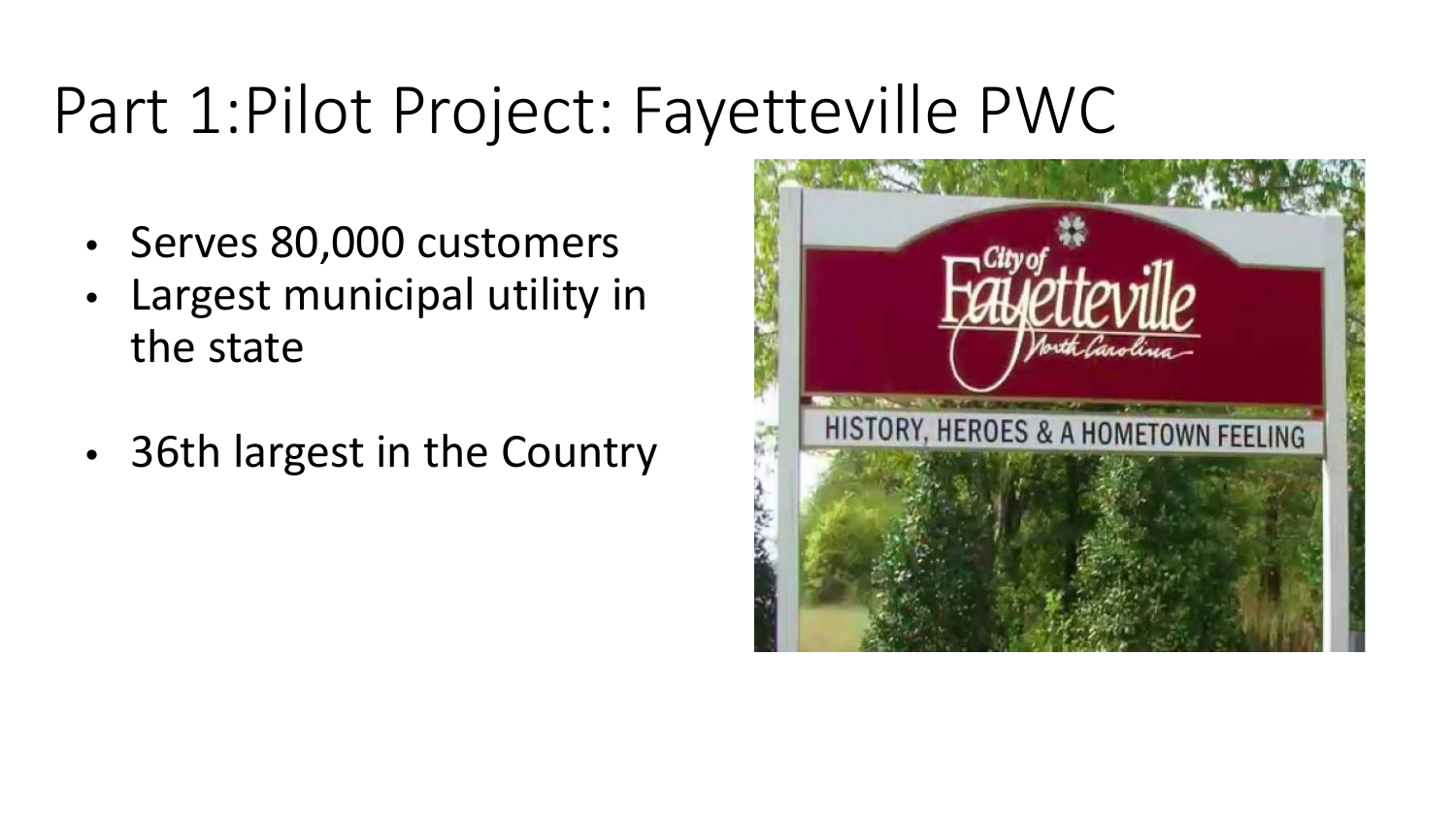#### **Proposed Project System: Photovoltaic** and Battery Energy Storage

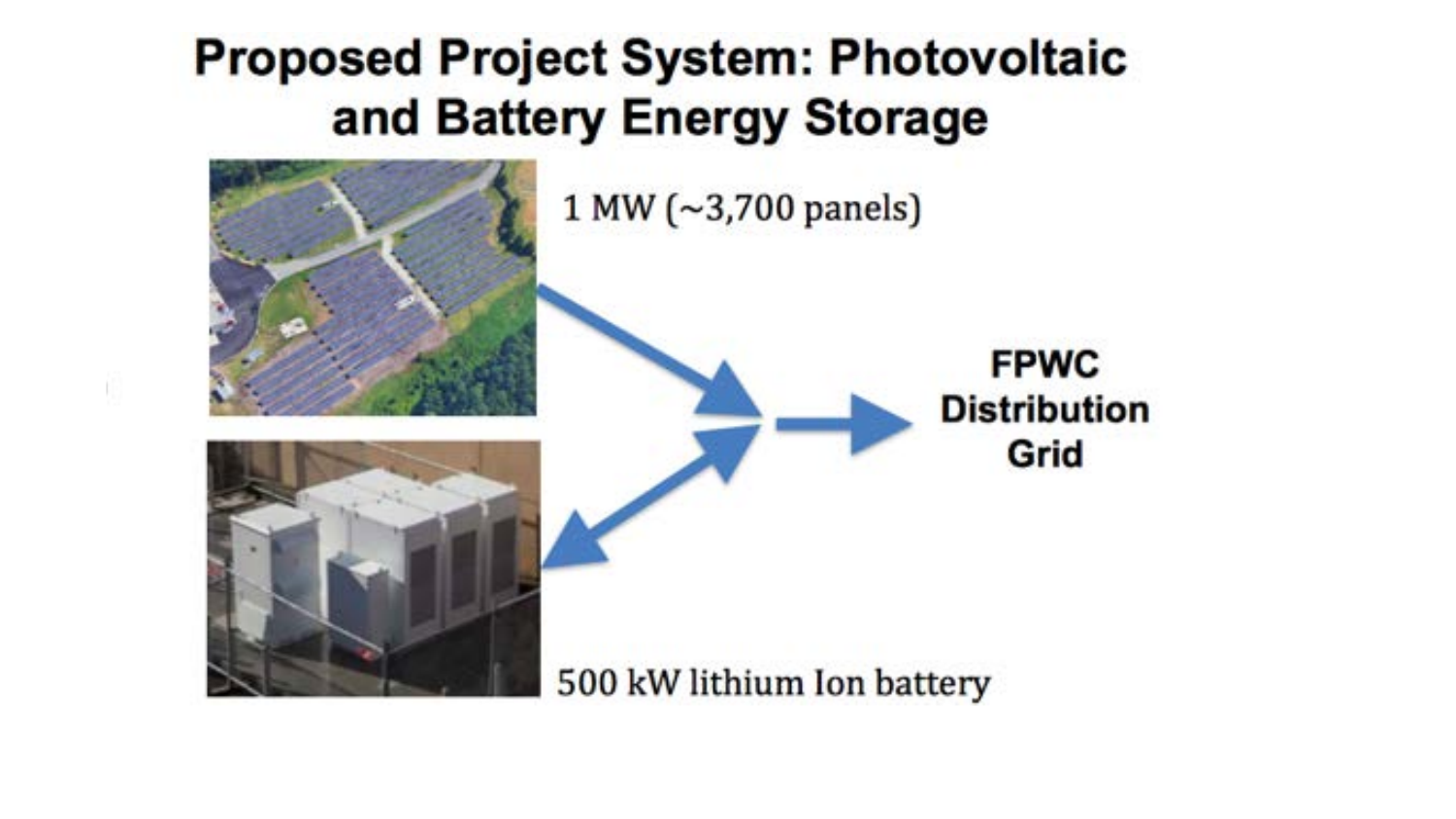# **Value Produced**

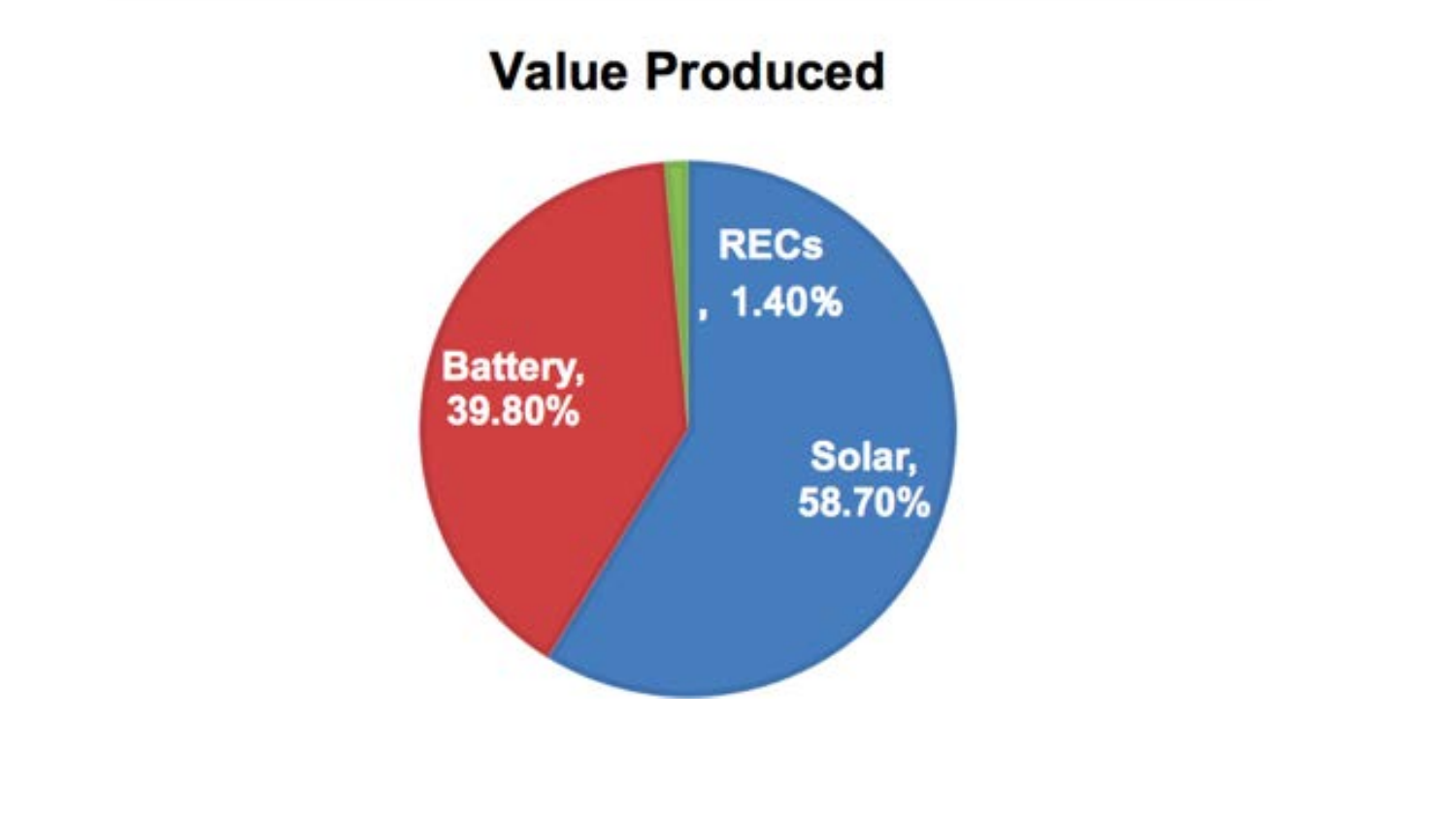#### **NC STATE UNIVERSITY**

#### Subscriber Cash Flow - 25 year CS program





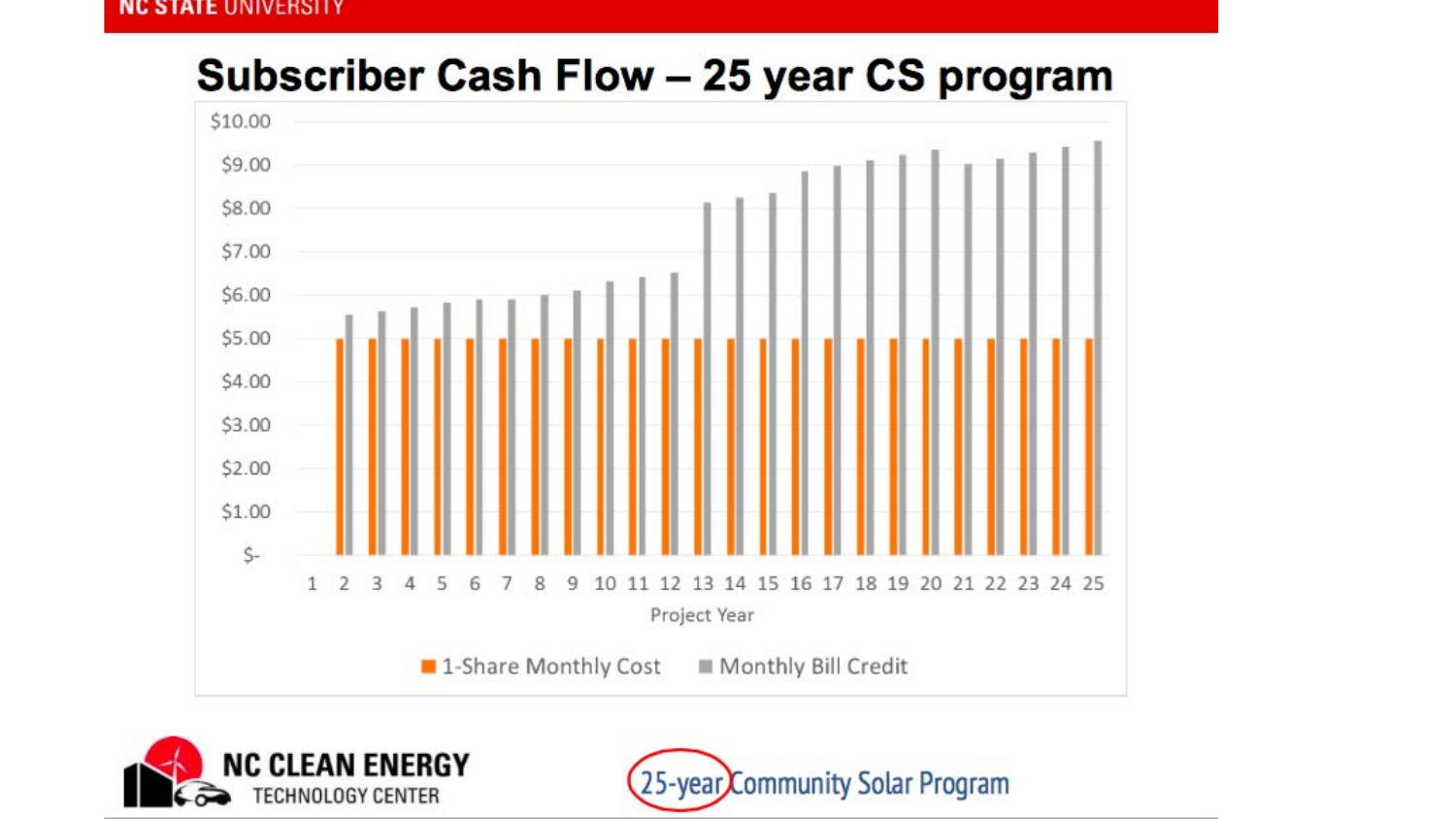# Providing access to Community Solar for Low Income Families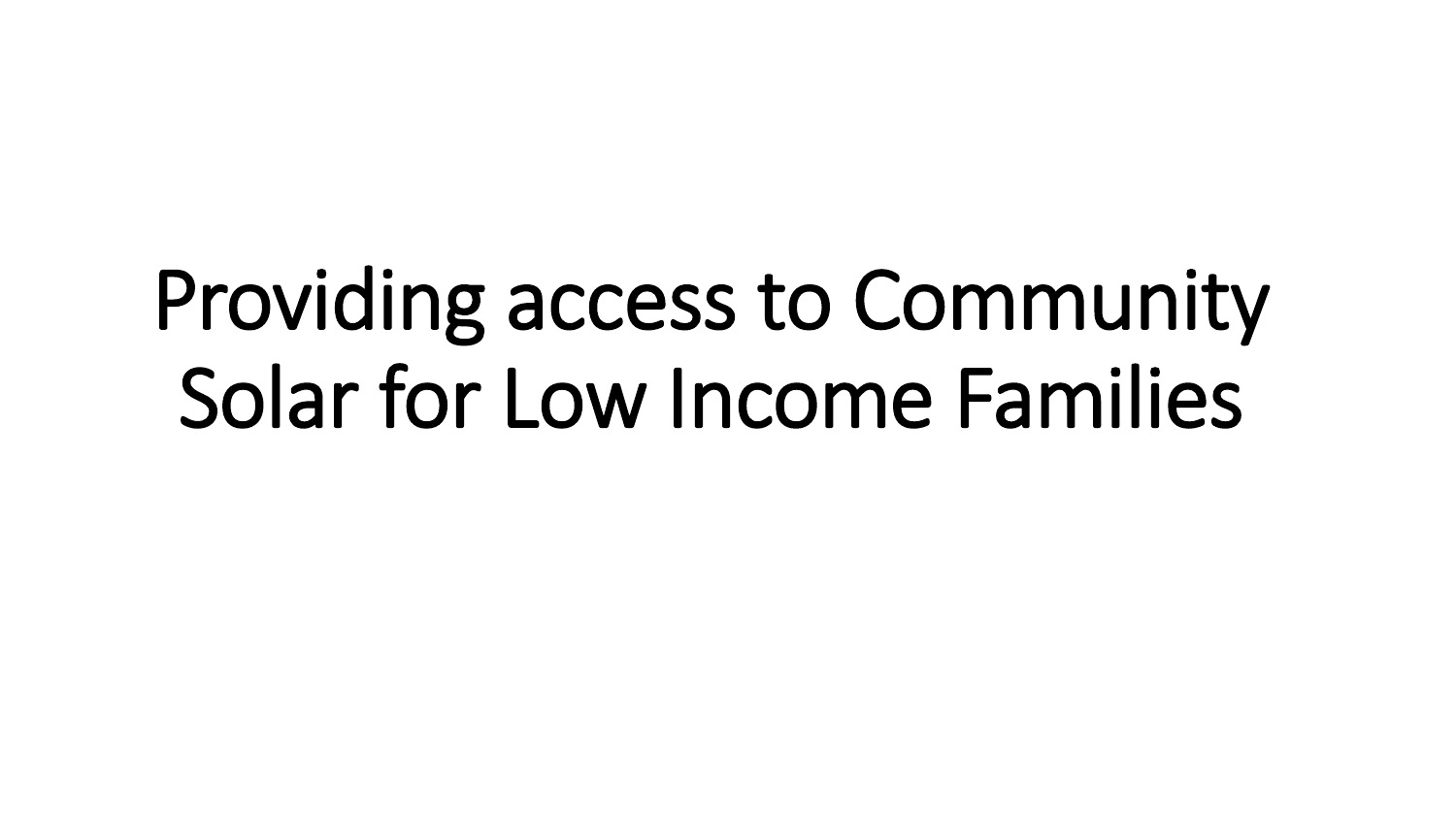#### Scenario 1: Lower PPA

Hypothetical:

• With the cost of solar PV decreasing, maybe the utility is able to buy energy from Solar PV at a cheaper rate than their wholesale rate.

Example-

Electric Coop buys from duke at 4.5 c/kWh

BUT

Electric Coop buys from Solar Developer at 3.5 c/kWh (1c/kWh Saving)

Identify LMI families and charge them \$9 c/kWh instead of \$10 c/kWh

Savings \$10 a month!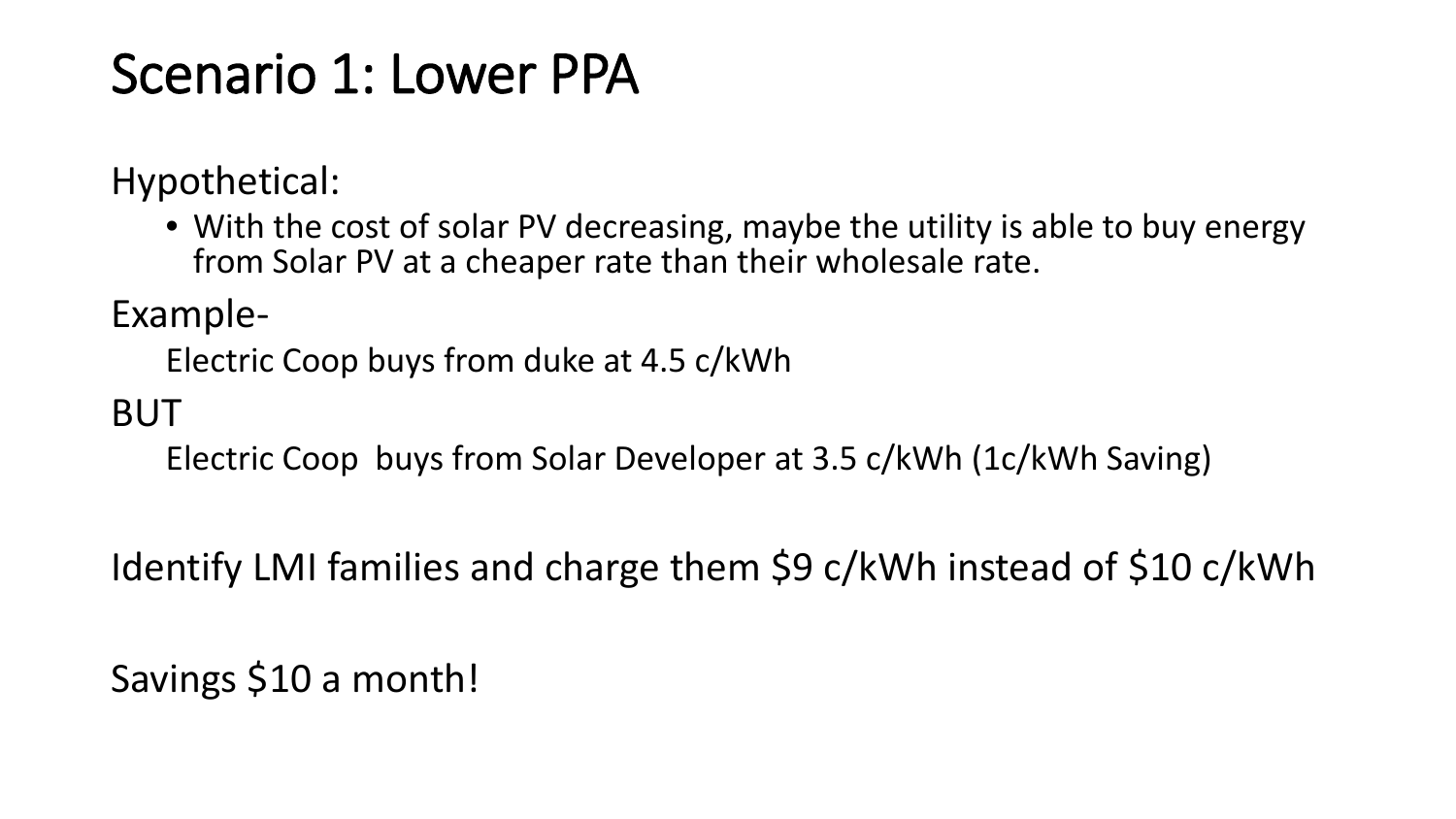## Scenario 2: Two Tier Rates

- Design a community solar program with two tiered rates, where 1 group voluntarily subsidies the community solar subscription for Low Income families.
- Rate Class 1 (80%): Pay \$2.3 per month instead of \$1.7 monthly sub
- Rate Class 2 (20%) (LMI is subsided 100%): Credited all of solar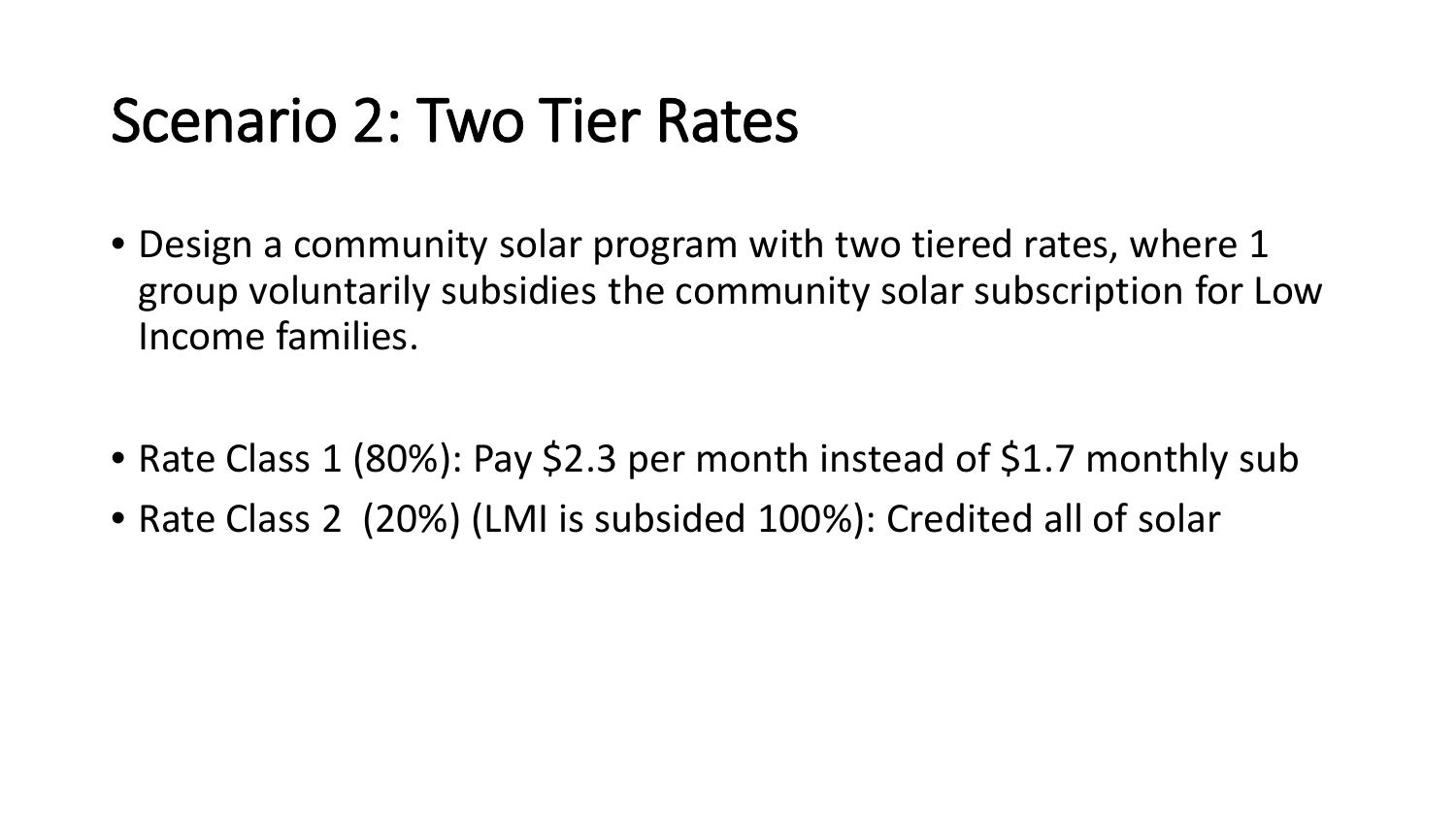# Scenario 3: Upfront cost subsidized by a benefactor

Hypothetical:

- A generous benefactor donates funds to build a community solar program to benefit the Low Income families.
- Initial donation  $\sim$  From anywhere to 1 million dollar (500 kW AC)
- Monthly benefits from the project would be assigned to low income families without a subscription fee.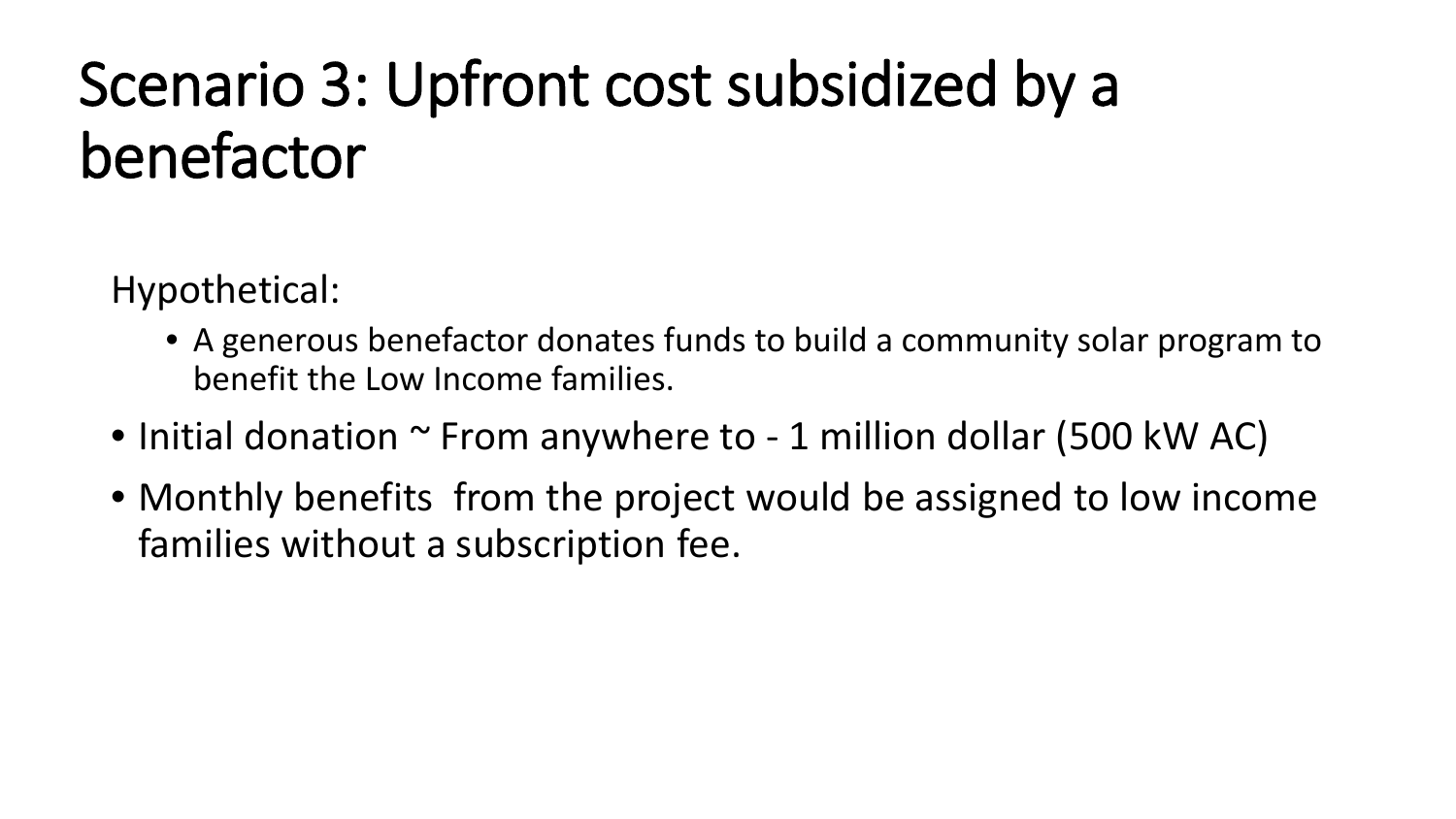# Scenario 4: Crediting for the value of community solar

- As discussed above, how the credit is put in place has a big impact on the value of community solar.
- Need to credit the solar output at the actual value of solar energy instead of crediting automatically at retail or whole sale rate.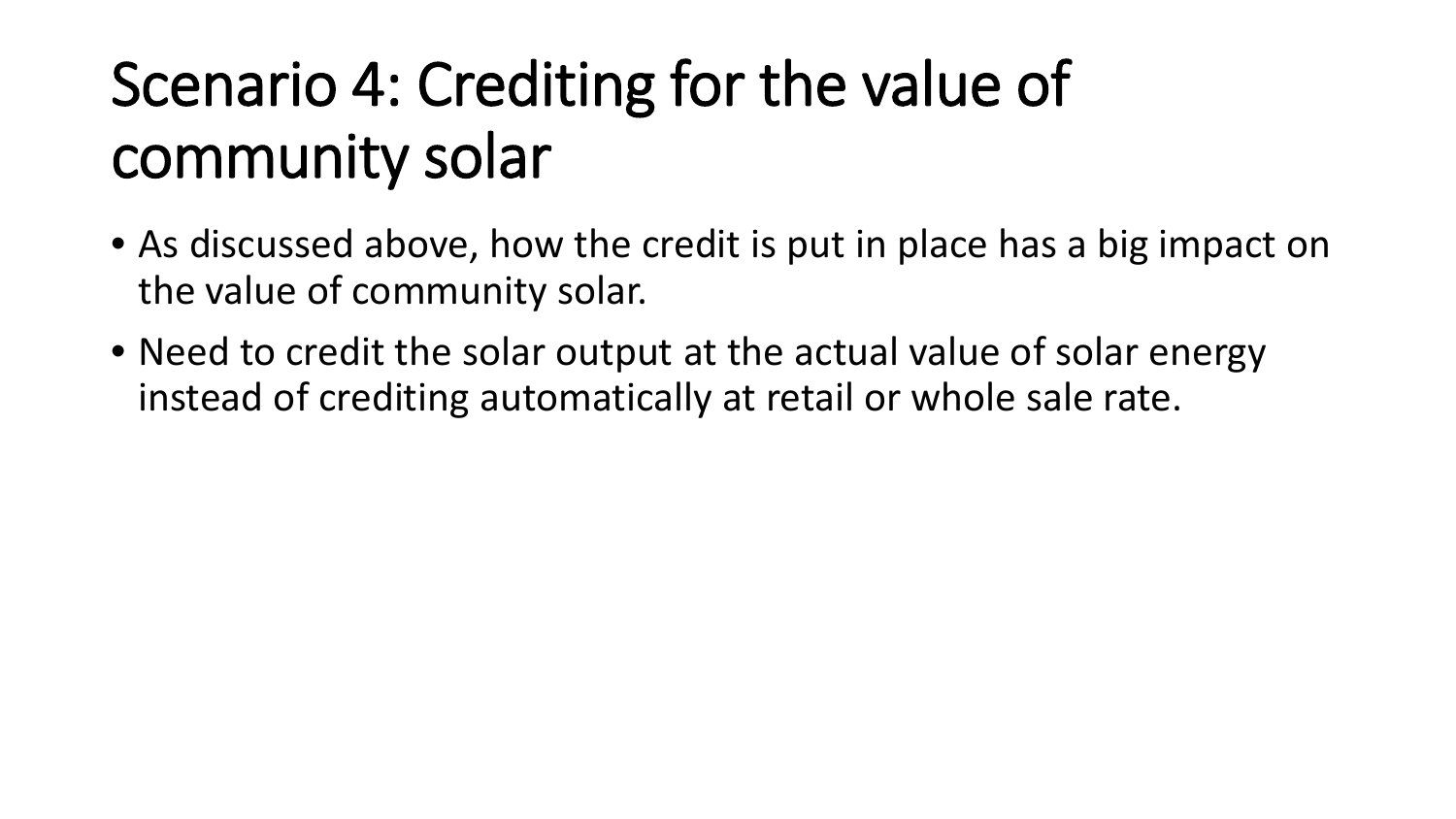# Scenario 5: Include community solar as a part of the federal assistance program

- Would be a consideration to include community solar program as part of the weatherization and LIHEAP programs?
- Exampl[e: In October 2017, Colorado b](https://energy.gov/eere/articles/colorado-becomes-first-state-install-solar-part-weatherization-assistance-program)ecame the first state to allow solar PV to be a part of the Weatherization Assistance Program installing solar at WAP eligible homes. (benefits \$6,200 in energy savings over 20 years). Savings ratio greater than 1.